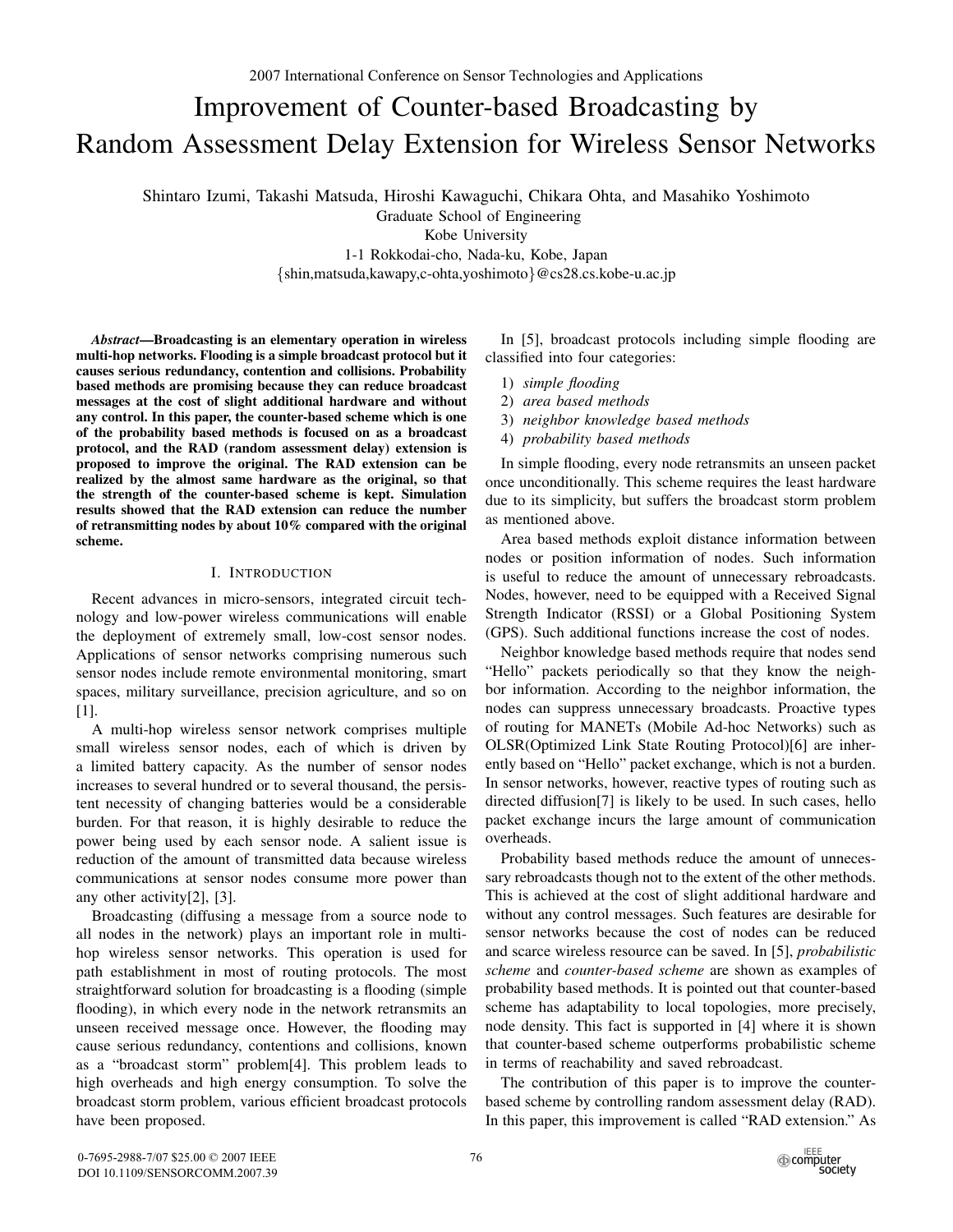shown in IV, the number of retransmitting nodes is reduced by about 10% compared with the original coutner-based scheme.

The rest of this paper is organized as follows: Section II describes the original counter-based scheme. An improved counter-based scheme is proposed in Section III. Section IV presents some simulation results. Finally, conclusions are drawn in Section V.

### II. COUNTER-BASED SCHEME

First let us consider expected additional coverage (area which can be newly covered) in simple flooding. Figure 1 shows the characteristics of the expected additional coverage provided by a node to newly rebroadcast after receiving multiple messages including the unseen and the duplicate ones as a function of the number of the received messages[4]. It is read from this figure that the expected additional coverage rapidly decreases with the number of received messages. That is, the more messages a node receives, the less benefit of its rebroadcast becomes.

This fact is involved in the counter-based scheme. A node with redundant messages more than a predefined threshold cancels to rebroadcast. The details of the original algorithm are shown below:

- 1) When a node receives a broadcasting message for the first time, the node initializes a counter to one, and sets a Random Assessment Delay (RAD) uniformly at random between 0 and  $T_{\text{max}}$ .
- 2) If the node receives the same broadcast message during the RAD, the node increases its counter by one. Then, it cancels to rebroadcast if the counter reaches the preset threshold  $C_{\text{th}}$ .
- 3) After the RAD expires, the node retransmits the broadcast message.

References [4] and [8] show that  $C_{th}$  set 4 to 6 is preferable from the viewpoint of the trade-off between reachability and saved rebroadcast. Note that the original counter-based scheme performs the same as the simple flooding in the case of  $C_{\text{th}} = 1$ . Further, The rebroadcast is completed within  $T_{\text{max}}$ or halted. In this sense,  $T_{\text{max}}$  can be regarded as the maximum rebroadcast delay.

The counter-based scheme can reduce the number of retransmitting nodes just like an area based scheme, with a high arrival rate maintained. And this scheme needs neither hardware like an area based scheme nor additional communication cost like a neighbor knowledge based scheme. For this reason, the counter-based scheme can be regarded as a promising broadcast algorithm for wireless sensor networks.

There are some research efforts to improve the counterbased scheme[9], [10], [11]. In [9], a node sets the value of the counter threshold *C*th according to the number of its neighboring nodes. Similarly, in [10], a node sets *C*th according to the distance from the broadcasting node to itself. In [11], the RAD is a function of the the distance from the broadcasting node. These schemes, however, cooperate with a neighbor knowledge based scheme or an area based scheme. Such the cooperations possibly diminish the strength



Fig. 1. Relation between the number of received broadcast messages and the expected additional coverage.

of the original counter-based scheme, that is, a very little extra hardware and no control traffic. As shown in Section III, there is still room for improvement without losing such features. This is our contribution in this paper.

#### III. PROPOSAL SCHEME

## *A. Basic Consideration*

In this subsection, the reason why the redundant broadcast occurs in the original counter-based scheme is considered. For example, suppose the case of  $C_{th} = 4$  and the node placement shown in Figure 2. In this figure, the source node starts to broadcast. In this situation, the broadcast by the node D is almost futility, that is, the newly covered area is small. This is because the node D exists near to the source node.

The original counter-based scheme can not always prevent such a redundant retransmission. For example, suppose that each node set its RAD after receiving the broadcast message from the source as shown in Figure 2. In this figure, a circle denotes the communication range of the node at the center. Even though the node D will hear the same messages including the original one four times, the node D rebroadcasts since its RAD expires earlier than those of the node B and C. The node D can suppress the redundant rebroadcast if the node D happens to set its RAD longer than the other nodes. Such a probability is, however, only 0*.*25 in this case since the value of RAD is chosen uniformly at random. In order to increase success probability, the nodes with more redundant broadcasts had set their RAD longer. Unfortunately, however, the nodes can not predict the number of future received broadcasts at the moment of decision of the RAD.

Let us consider another example shown in Figure 3. In this figure, the node A and B exist near each other, and they set their RAD simultaneously at the reception of the broadcast of the source. Then the RAD of the node A expires at time  $t_1$ , and the node C and D set their RAD at the same time. In such a situation, the RAD of the node B tends to expire earlier than those of the node B and C. As a result, the node B possibly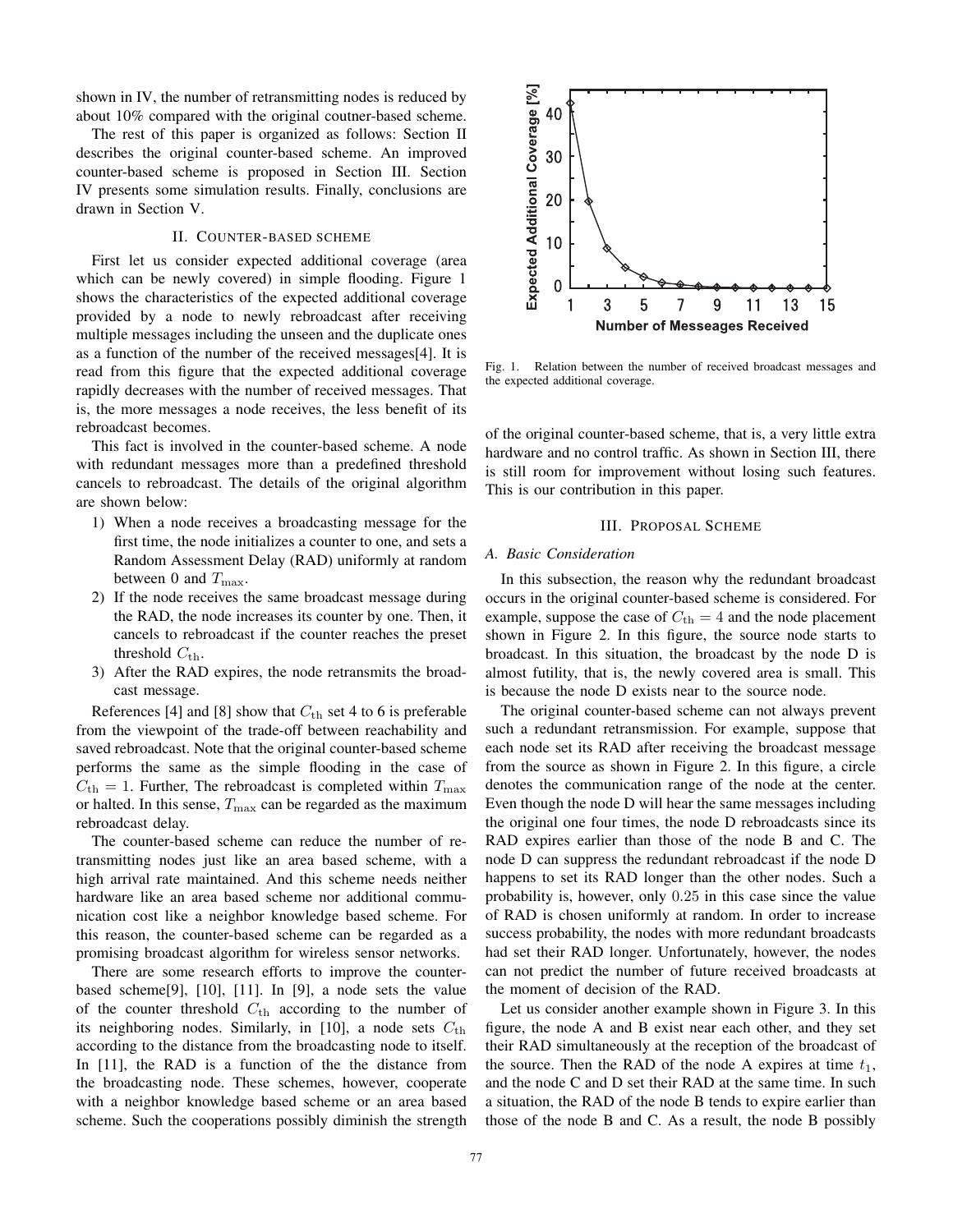rebroadcasts although the area newly covered by the node B is small.



Fig. 2. An operational example of counter-based scheme (the case of one hop,  $C_{\text{th}} = 4$ ).



Fig. 3. An operational example counter-based scheme (the case of two hops,  $C_{\rm th} = 4$ ).

#### *B. RAD Extension*

The problem considered in the previous subsection comes from the way to decide a RAD. In the original counter-based scheme, each node has no choice but to determine a RAD at random since it does not have any information such as the distance between the source and itself.

To mitigate this problem, we introduce "RAD extension" to the original counter-based scheme. The RAD extension makes nodes receiving more rebroadcasts have longer pseudo RAD. The details of the RAD extension are shown below:

- 1) When a node receives a broadcast message for the first time, the node initializes a counter to one, and sets a RAD uniformly at random between 0 and ∆*T*.
- 2) If the node receives the same broadcast message during the RAD, the node increases its counter by one. Then, it cancels to rebroadcast if the counter reaches the preset threshold  $C_{th}$ ; otherwise it extends the RAD by  $\Delta T$ (=  $T_{\text{max}}/(C_{\text{th}}-1)$ .
- 3) After the RAD expires, the node retransmits the broadcast message.

Note that the counter-based scheme with the RAD performs the same as the original in the case of  $C_{th} = 2$ . This is because retransmission will be canceled if even one duplicate is received during RAD.

Similarly to the original counter-based scheme, the rebroadcast is completed within  $T_{\text{max}} = \Delta T (C_{\text{th}} - 1)$  or halted. The reason why the rebroadcast delay is bounded by  $T_{\text{max}}$  can be explained as follows. The initial value of a RAD is chosen over the range from 0 to  $\Delta T$ . Further the RAD could be extended (*C*th*−*2) times at most. As results, the sum of the initial RAD and its extensions is less than  $\Delta T(C_{\text{th}} - 1)$ .

Here let us consider how the RAD extension works in the previous examples.

Figure 4 shows a similar example to that shown in Figure 2. The node D extends its RAD twice due to the receptions from the node A and C. The counter of the node D reaches  $C_{\text{th}} = 4$ just after the reception from the node B, so that the node D halts rebroadcasting. The node D will fail only when its initial RAD is the shorter than those of the node A, B and C. Such a probability is 0.25. Thus the RAD extension increases the success probability from 0.25 to 0.75.

Next, Figure 5 corresponds to Figure 3. The node D extends its RAD at time  $t_1$  due to the reception from the node A. At the same time, the node C and D set their initial RAD shorter than  $\Delta T$ , so that their initial RADs expire by time  $t_1 + \Delta T$ . The extended RAD of the node D will surely expire after time  $t_1 + \Delta T$ , so that the node D receives the broadcasts from the node C and D. In the case shown in Figure 5, even if the node B happens to have a shorter RAD than the node A, the node A can suppress rebroadcasting instead of the node B.

As mentioned above, the RAD extension is expected to reduce unnecessary rebroadcasts even if not perfect. In the next section, we show some simulation results to verify the effect of the RAD extension.

#### IV. PERFORMANCE EVALUATION

In order to verify the effect of the RAD extension, we performs simulation experiments by using QualNet[12]. For each parameter setting, 50 trials with different random seeds were executed and the average value of them are plotted in the following graphs.

## *A. Parameter Settings*

A simulation area is set to 100m *×* 100m, and sensor nodes are deployed randomly in the area. A base station is placed in the center of the simulation area, and it performs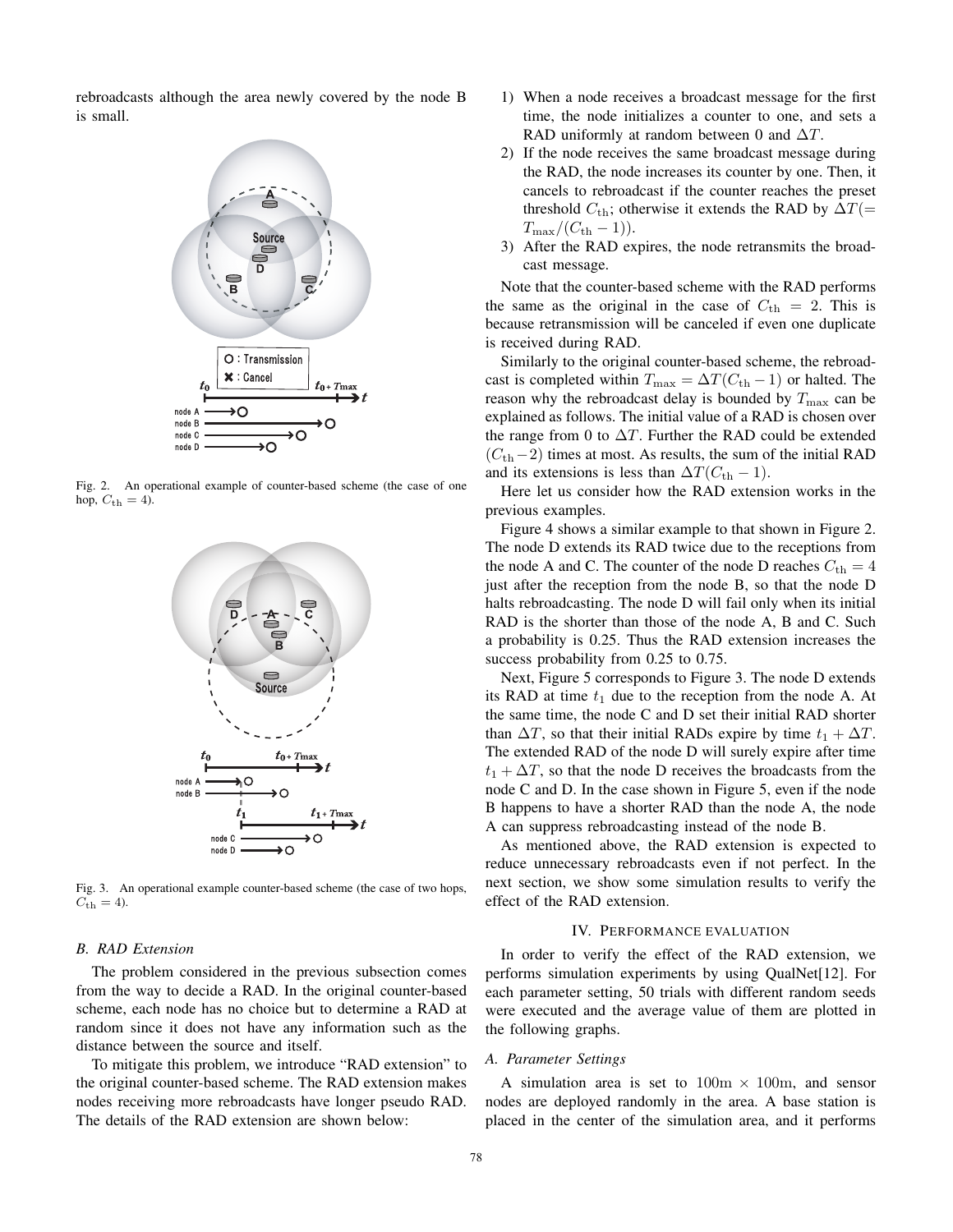

Fig. 4. An operational example of counter-based scheme with RAD extension (the case of one hop,  $C_{\text{th}} = 4$ ).



Fig. 5. An operational example of counter-based scheme with RAD extension (the case of 2 hops,  $C_{\text{th}} = 4$ ).

broadcasting. The transmission range is set to about 20m. It is assumed that the transmission power is  $800\mu$ W, the reception power is  $500\mu$ W, the idle power is  $0.5\mu$ W, and the battery capacity of each sensor node is 500mJ[13]. LPL (Low Power Listening)[14] is used as an MAC (Medium Access Control) protocol. Packet size of a broadcast message is set to 48 bytes.

#### *B. Simulation Results*

In this paper, the number of retransmitting nodes, reachability, and latency (shown as end to end delay in the graphs) are used as performance metrics. Here, latency is defined as the time after the base station transmits a broadcast message until the last rebroadcast is completed.

The counter-based scheme has two control parameters  $T_{\text{max}}$ and *C*th regardless of with or without the RAD extension. The longer  $T_{\text{max}}$ , the less collisions but the larger latency. The value of *C*th controls the trade-off between the number of retransmitting nodes and reachability.



Fig. 6. Counter threshold  $C_{\text{th}}$  versus reachability and number of retransmitting nodes (number of nodes = 100).

First, the counter threshold  $C_{th}$  is varied. Figure 6 shows the number of retransmitting nodes and reachability against  $C_{\text{th}}$  in the counter-based schemes with and without the RAD extension. In this graph, the number of nodes is set to 100, and  $T_{\text{max}}$  is set to 15 s. As shown in this graph, there is no significant difference in reachability, and when  $C_{th}$  is 4 or more, the reachability is over 99.5%. On the other hand, the RAD extension reduces the number of retransmitting node by about 10% when  $C_{\text{th}}$  is set to three or more. As mentioned in Section II, when  $C_{\text{th}}$  is set to two, number of retransmitting nodes is the same regardless of with or without the RAD extension.

Next, the value of  $T_{\text{max}}$  is varied. Here, the number of nodes is set to 100, and *C*th is set to four. Figure 7 shows the relationship between reachability and  $T_{\text{max}}$ . It is read from this figure that reachability is hardly influenced by  $T_{\text{max}}$ . In both the counter-based schemes with and without the RAD extension, reachability drops in the case of too small  $T_{\text{max}}$ . This is because broadcast messages are transmitted by some nodes during a short period, so that they tend to collide each other. Even though the RAD extension had possibly made this tendency stronger because the initial RAD is chosen in a shorter range, the difference between with and without the RAD extension is not significant. This is because the number of the competing nodes to broadcast decrease as their RAD extensions are repeated.

Figure 8 shows the relationship between the number of retransmitting nodes and  $T_{\text{max}}$ . The number of retransmitting nodes cannot be reduced enough in the case of too small  $T_{\text{max}}$ This is the same reason as reachability. However, the number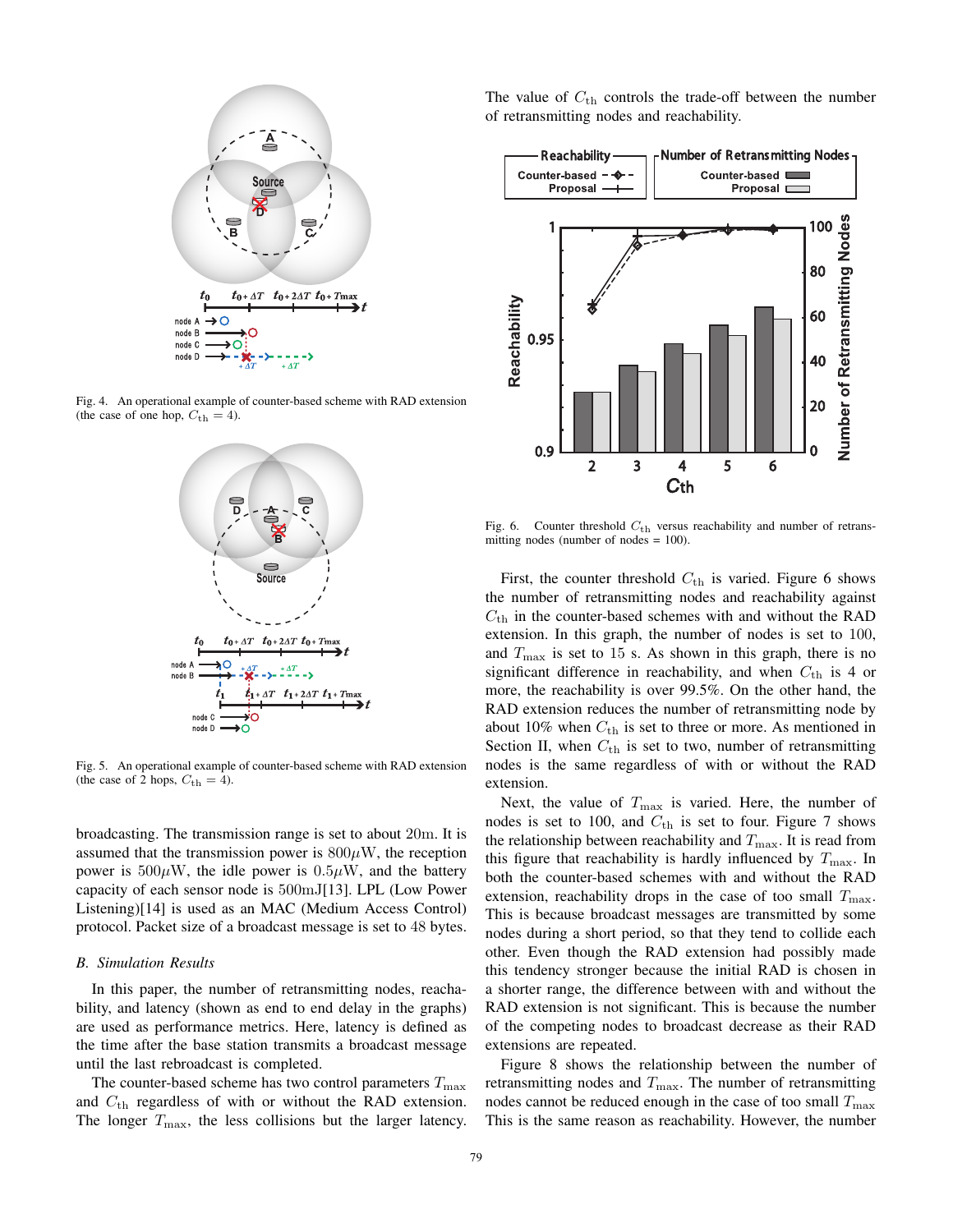

Fig. 7. Maximal value of RAD  $T_{\text{max}}$  versus number of reachability ( $C_{\text{th}} =$ 4).



Fig. 8. Maximal value of RAD  $T_{\text{max}}$  versus number of retransmitting nodes  $(C_{\rm th} = 4)$ .



Fig. 9. Maximal value of RAD  $T_{\text{max}}$  versus latency ( $C_{\text{th}} = 4$ ).



Fig. 10. Latency versus number of retransmitting nodes  $(C_{th} = 4)$ .

of retransmitting nodes decreases with the value of  $T_{\text{max}}$ , and the RAD extension outperforms the original counter-based scheme when  $T_{\text{max}}$  is set to 5 ms or more.

Next, Figure 9 shows the relationship between latency and *T*max. It is read from this figure that latency increases linearly with *T*<sub>max</sub>. Further, latency in the RAD extension is smaller than the original. This is because the initial RAD is chosen in the smaller range in the RAD extension. This fact encourages a broadcast to diffuse rapidly.

Figure 10 illustrates the relationship between the number of retransmitting nodes and latency. In this figure, it is shown that the RAD extension can suppress the number of retransmitting nodes under the condition of the same latency.

## V. CONCLUSION

In this paper, the counter-based scheme was focused on as a broadcast protocol for wireless sensor networks, and the RAD (random assessment delay) extension has been proposed to improve the original. Simulation results showed that the RAD extension can reduce the number of retransmitting nodes by about 10% compared with the original scheme. The RAD extension can be applicable for any other broadcast algorithms to use the RAD. We will further investigate these cases in the future.

#### ACKNOWLEDGMENT

This research work was partially supported by Strategic Information and Communications R&D Promotion Programme (SCOPE), Ministry of Internal Affairs and Communications, Japan, by a Ministry of Education, Culture, Sports, Science and Technology (MEXT) Grant-in-Aid for Scientific Research (C), No. 18500052.

#### **REFERENCES**

- [1] I. Akyildiz, W. Su, Y. Sankarasubramaniam, and E. Cayirci, "Wireless Sensor Networks: A Survey," *Computer Networks*, Vol. 38, pp. 393–422 (2002).
- [2] B. Krishnamachari, D. Estrinf, and S. Wicker, "Modelling Data-Centric Routing in Wireless Sensor Networks," *In Proceedings of the IEEE Conference on Computer Communications (INFOCOM)* (2002).